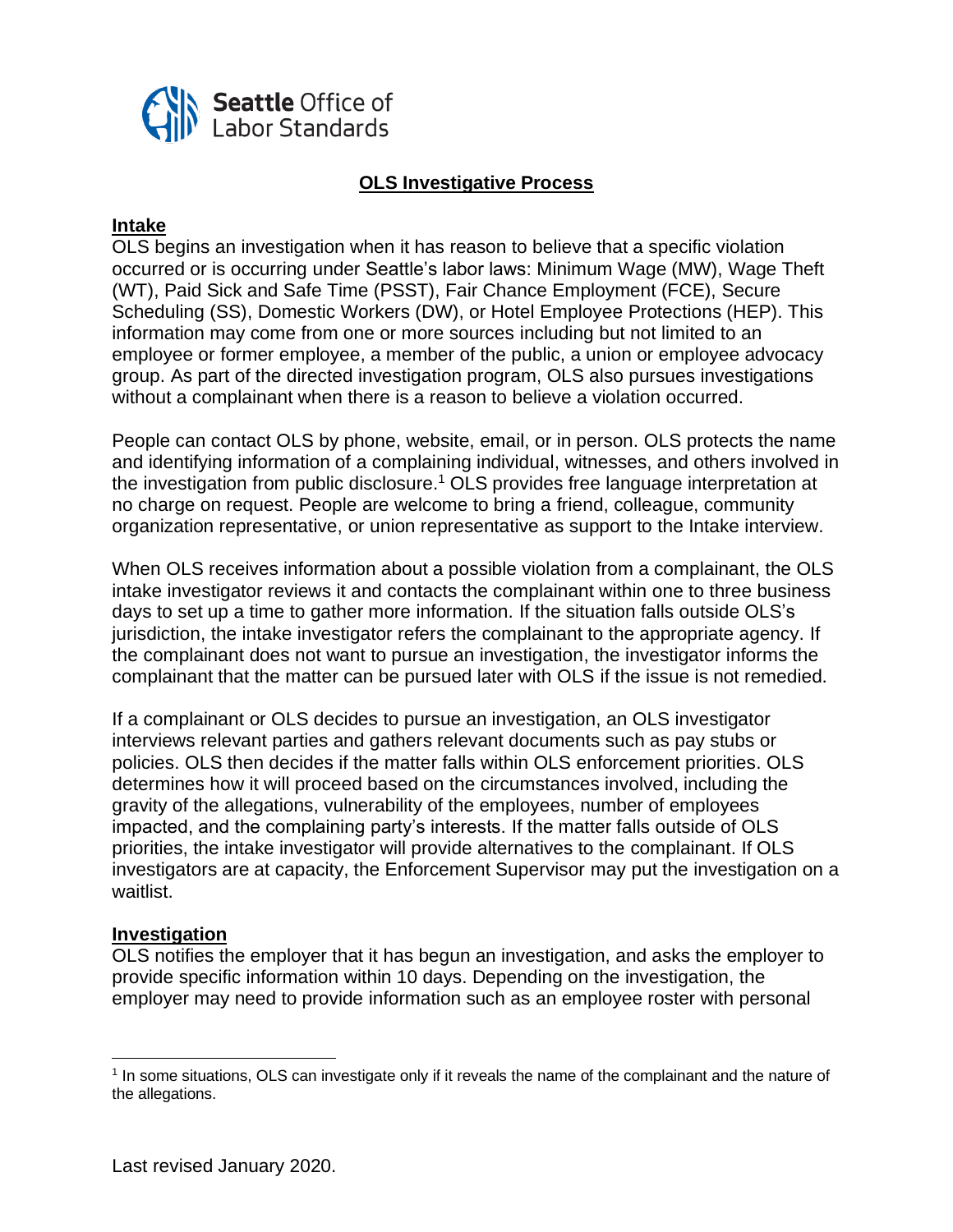

phone numbers, records of employees' accrual and use of paid sick and safe time, time cards, and/or payroll records.

The investigator reviews the records from the employer, and interviews relevant employees and representatives of the employer. If the employer's response was not complete or OLS needs more information, the investigator may request supplemental information. During the investigation, OLS posts a notice at the employer's place of business, informing employees of the investigation and inviting them to contact OLS to participate. OLS may also ask community organizations to help OLS get in touch with employees. OLS always offers to protect the names and identifying information of employees and other witnesses.

### **Settlement**

Throughout the process, OLS investigators discuss settlement with the parties to the investigation. This may start as early as intake, if the situation is straightforward and involves just one person or a policy change. At the start of an investigation, OLS evaluates the issues and the goals of the parties to see if there is a way to settle the issues that will fulfill the employees' rights under the law. Investigators may discuss settlement throughout the investigation, either at the request of a party or by initiating discussions themselves.

The goal of any settlement is to ensure that the employer completely complies with the ordinances at issue, employees are made whole, and the employer is educated about its legal obligations under the ordinances. Settlement terms cover issues such as back pay, policy changes, restitution for retaliation, training, and compliance monitoring. Most settlement agreements stipulate that the employer's actions count as a violation of the ordinances involved. Settlement agreements also include penalties (although penalties are lower in a settlement than in a finding of a violation), and count toward debarment as a city contractor, depending on the circumstances. See a sample settlement agreement on the OLS website.

### **Closure**

OLS strives to complete investigations within 180 days, but an investigation can last longer depending on the investigator's workload, the complexity of the issues, and the level of cooperation of parties involved. If the parties have not agreed to a settlement, OLS will close the investigation by issuing a finding of a violation or no violation.

A finding of no violation ends the inquiry. The initial complainant may file an appeal with the Hearing Examiner.

If OLS issues a finding of a violation, OLS will discuss potential remedies with the parties, and evaluate appropriate remedies under the law. Remedies will include all

*810 Third Avenue, Suite 375, Seattle, WA 98104-1627*

*Tel: (206) 256-5297, Fax: (206) 684-3422, TYY (206) 684-4503, website: http://www.seattle.gov/laborstandards An equal opportunity employer. Accommodations for people with disabilities and language interpretive services provided upon request.*